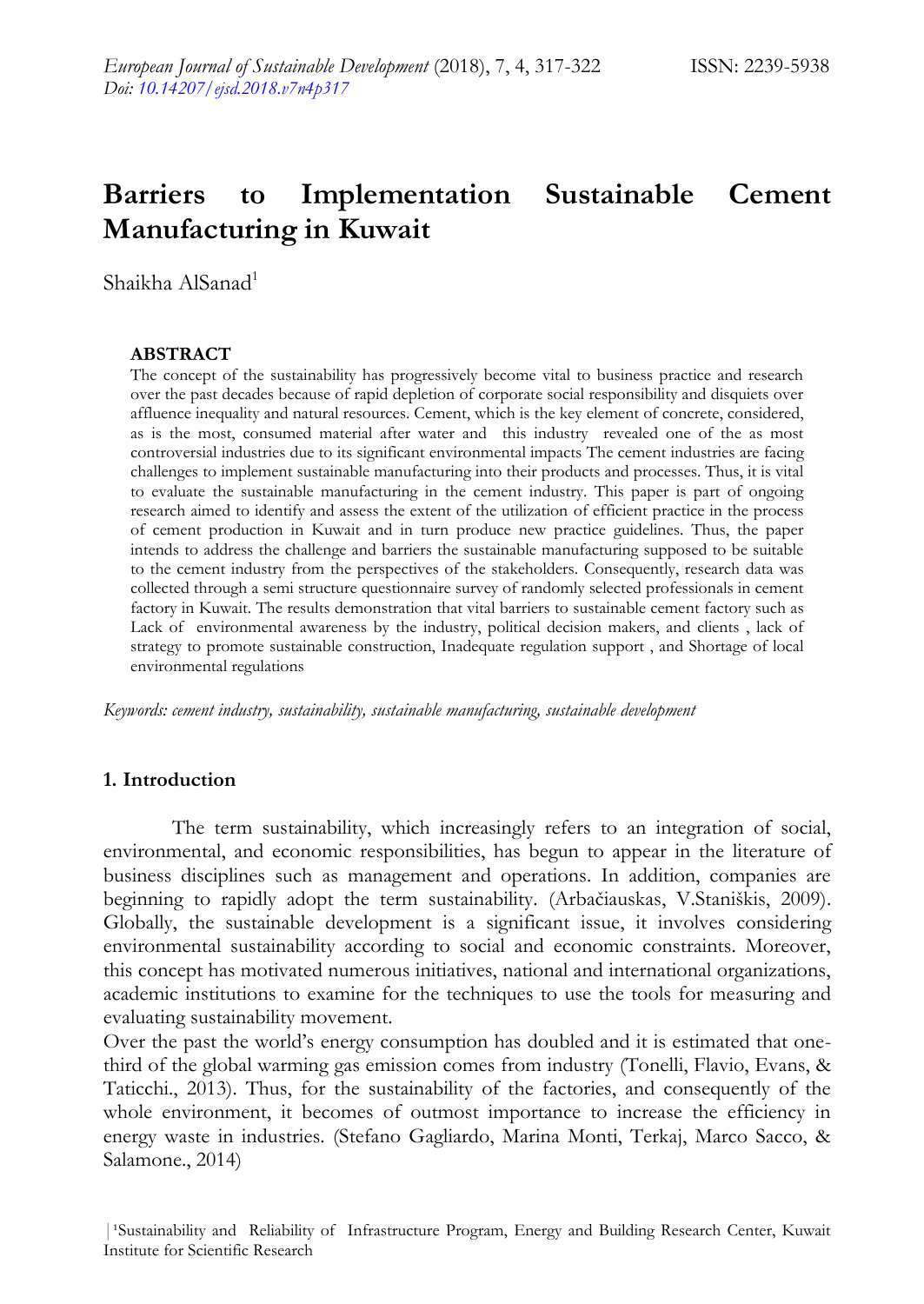In addition, in the cement industry the sustainable manufacturing has become an indispensable concept . Cement, which is the main component of concrete, considered, as is the most, consumed material after water and this industry revealed one of the as most controversial industries due to its significant environmental impacts . Due to the high level of consumption, the cement industry consider is one of the main industries affecting the built environment. (Fard, And, & Chini, 2016). Cement is an crucial industrial product for economic development, nevertheless its production is exceptionally energy-intensive and indications to extreme pollution (Uwasu, Hara, & Yabar, 2014).

The cement industry has regarded as one of the most energy intensive consumers amongst industries in the world (Aranda Usón, López-Sabirón, Ferreira, & Llera Sastresa, 2013). Furthermore, cement factories are categorized as an intensive consumer of natural raw materials and fossil fuels, and has remarked as emitters of pollutants (Ali, Saidur, & Hossain, 2011; Dao, Langella, & Carbo, 2011). Globally, the cement firms are under concentrated pressure to condense the environmental impacts of their operations and products. Consequently, it is significant to establish and move toward sustainable manufacturing in this industry(Amrina, Ramadhani, & Vilsi, 2016).

The sustainable manufacturing movements offers numerous commercial and business opportunities to members of the cement industry. Nevertheless, these opportunities carry substantial challenges and barriers. It is consequently essential to understand and address the main challenges and , barriers associated with implementing new sustainable cement manufacturing practices in order to succeed them and accelerate the expansion of sustainable manufacturing production and process. This paper is part of ongoing research aimed to identify and assess the extent of the utilization of efficient practice in the process of cement production in Kuwait and in turn produce new practice guidelines. Thus, the paper intends to address the challenge and barriers the sustainable manufacturing supposed to be suitable to the cement industry from the perspectives of the stakeholders.

## **2. Methodology**

A qualitative research approach was applied in order to address the research objective. The qualitative approach entailed a comprehensive review of existing literature in order to compile a holistic overview of existing efficient sustainable cement and concrete production methods (Ali et al., 2011, Castañón et al., 2015). This paper is part of ongoing research aimed to identify and assess the extent of the utilization of efficient practice in the process of cement production in Kuwait and in turn produce new practice guidelines. Thus, the paper intends to address the challenge and barriers the sustainable manufacturing supposed to be suitable to the cement industry from the perspectives of the stakeholders. The information collected during this phase of the research formed the basis of the questions for the interviews asked to the cement factory stakeholders during the quantitative phase of the research. This allowed the researcher to address the barriers and challenges toward the sustainable cement factory from perspectives of the cement stakeholders. Moreover, critical analysis of the available literature particularly the studies on critical success barriers in the field.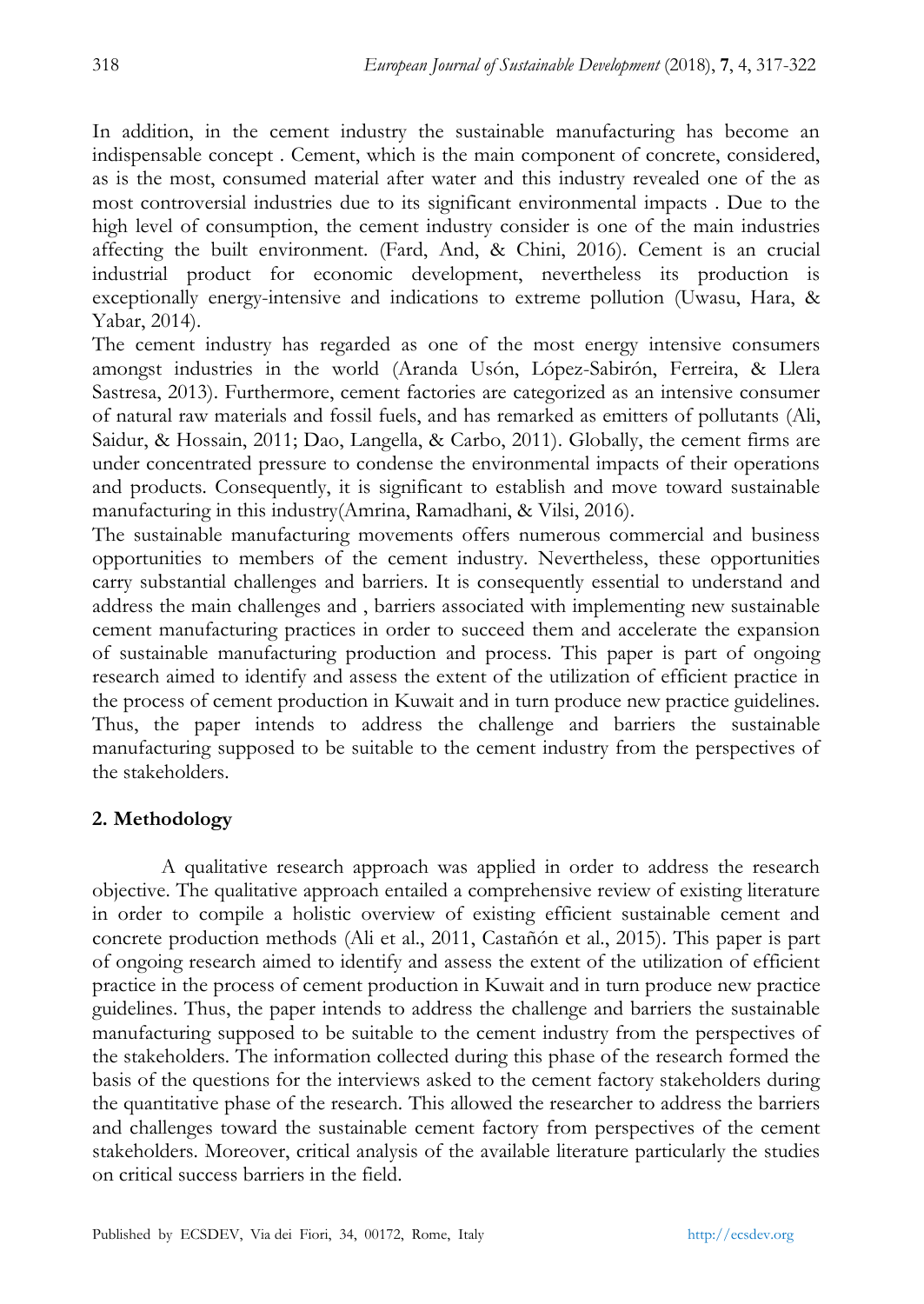# **3. Results and Discussion**

# **3.1 Sampling & Data**

A convenient and purposive sampling technique was used in this case, thereby giving the flexibility to choose the most appropriate sample. Meanwhile one of the aims of the study was to to address the challenge and barriers the sustainable manufacturing supposed to be suitable to the cement industry from the perspectives of the stakeholders in cement industr[y.Table](#page-2-0) 1 demonstrates the profile of the interviewees.

| ne 1. Respondents i folhe |                        |                        |
|---------------------------|------------------------|------------------------|
| Managerial position       | Years of experiences   | Academic qualification |
| Top management.           | Between 21 to 25 years | Bachelor's degree      |
| Middle management.        | More than 25 years.    | Bachelor's degree.     |
| Middle management.        | Between 16 to 20       | Bachelor's degree.     |
| Top management.           | Between 21 to 25 years | Bachelor's degree      |
| Top management.           | More than 25 years.    | Bachelor's degree.     |
| Top management.           | Between 5 to 10 years. | Master degree          |

<span id="page-2-0"></span>**Table 1:** Respondents Profile

As it can be seen from the data in [Table](#page-2-0) 1 that, the experience range of the interviewees was from 6 to more than 25 years experiences in cement industry. Such experience range will help in gaining unbiased and reliable information. One of the interviewer has a master degree as academic qualification and the rest of the interviewers had bachelor's degree. The results indicated that the majority of the respondents are in in top managerial position in their factory and two of them worked as middle managerial position. The similar interview guide was employed in all the interviews. Nevertheless, the technique the questions were questioned was experienced as the interviews progressed.

## **4. Analysis and Discussion**

The analysis of the interviews was carried out after all the interviews have been transcribed, analyzed and categorised to have meaningful and justified results. The main barriers and challenges toward sustainable cement factories identified by the interviews practitioners are listed below,

- Inadequate regulation support
- Lack of environmental awareness by the industry, political decision makers, and clients
- Lack of awareness on clients about sustainable building/construction
- Lack of a well-developed waste recycling market
- Infrastructure challenge for cement factory site location
- *Lack of adequate* road maintenance
- Lack of government interests in sustainable development.
- Challenges with the introduction of new technologies in factory
- Public and stakeholder acceptance
- Limited demand by clients for sustainable practices and product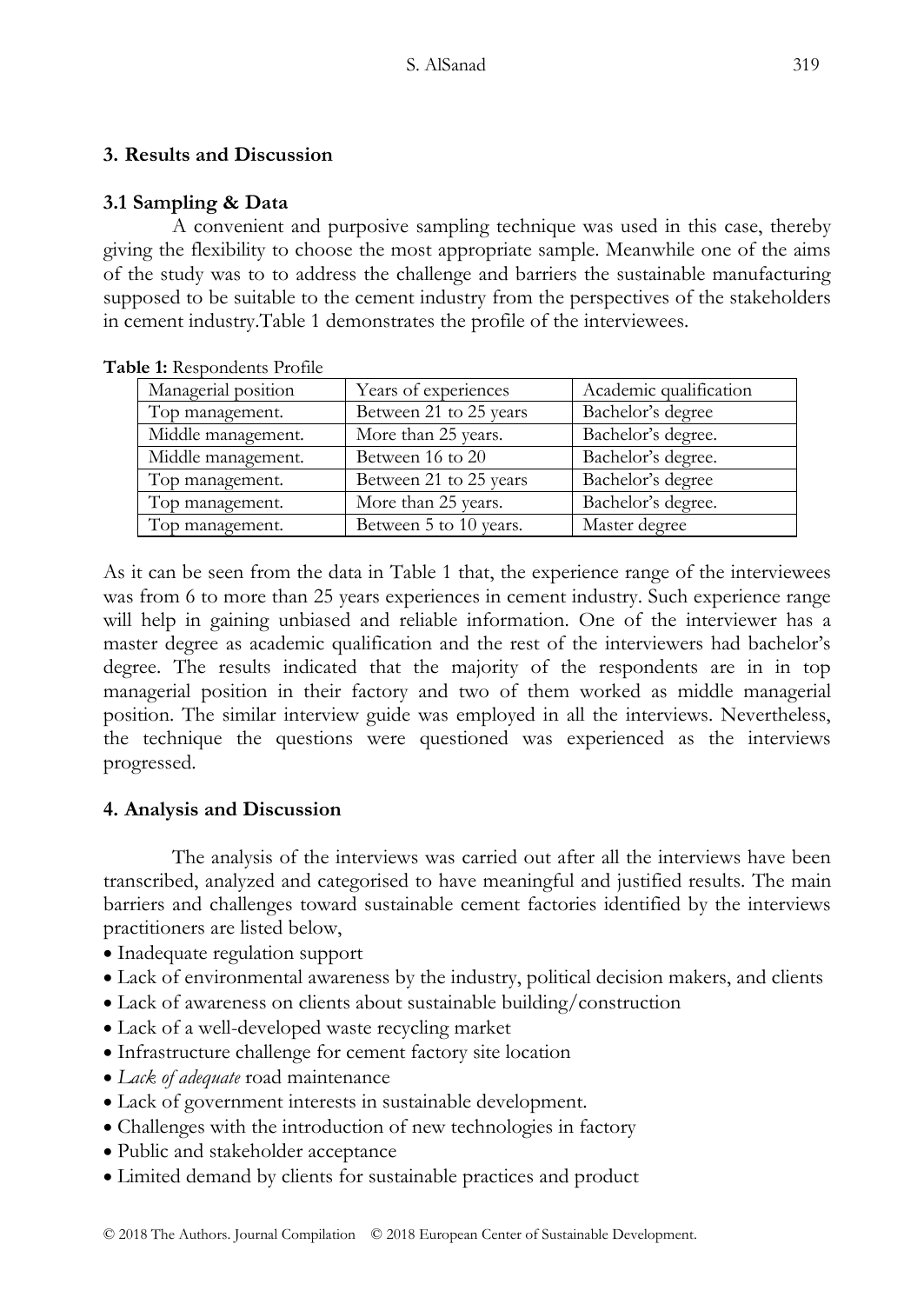- Lack of appropriate local regulation to support the concept of sustainability
- Lack of incentives
- Lack of experts and professional knowledge of the concept.
- Lack of support to adopt concept of using recycle materials by government agency
- Improper waste disposal areas.
- Formal governmental documentation cycles.
- Lack of interests from government agencies.
- Complications in altering work practices of employees
- Lack of enforcement of construction and waste management policies and plans
- *road maintenance* and *repair* issue in factory site location
- *Maintenance*: High variability across *locations*
- *Road* deterioration due to *lack* of *maintenance at factory location*
- lack a sewage system at factory site location
- Sewage trucks purposely disposes the waste on roads
- Formal governmental documentation cycles and EPA authentications.
- Lack of concern by the Government regarding the industrial area.
- Poorly maintained roads, and poor infrastructure of the area.
- Lack of specialized agencies with experience in sustainable practices.
- Safety on the roads becomes an issue as the roads are poorly maintained.
- Poor monitoring and evaluation systems
- Shortage of local environmental regulations

The answer to this question highlights that the identification of the factors seems to be very much influenced by the respondents' experience and their background on cement industry. Respondents perception on the barriers and challenges highlighted toward moving to sustainable cement factory related to multiple teams and organizational structure as,

One of the research questions as highlighted above is to identify barriers in the implementation of sustainable cement factories Configuration Management process. It essential to identify and understand the barriers and challenges from the stakeholders perspectives which affect the efficiency of a process implementation in most efficient and effective way.

The data was collected through a semi-structured interviews on main barriers and challenges toward sustainable cement factories. Interviews were conducted to further investigate the subject and highlight barriers which the practitioners are facing main barriers and challenges toward sustainable cement factories. After detail analysis of the data, a list of thirteen factors were finalized on the basis of data received from source of data semi-structured interview. Details of the extracted obstacles to barriers and challenges toward sustainable cement factories,

From the list factor above can see thus barriers can be categories in the following category: social, economic and technical barriers. Several recommendation can be drawn in order to overcome the barriers toward the implementation . For example: Increase level of awareness about the important of sustainable movement through the industry, set a local guidance and rule to accelerate the movement. Incentives by the government, improving knowledge through the introduction of an educational program in this sector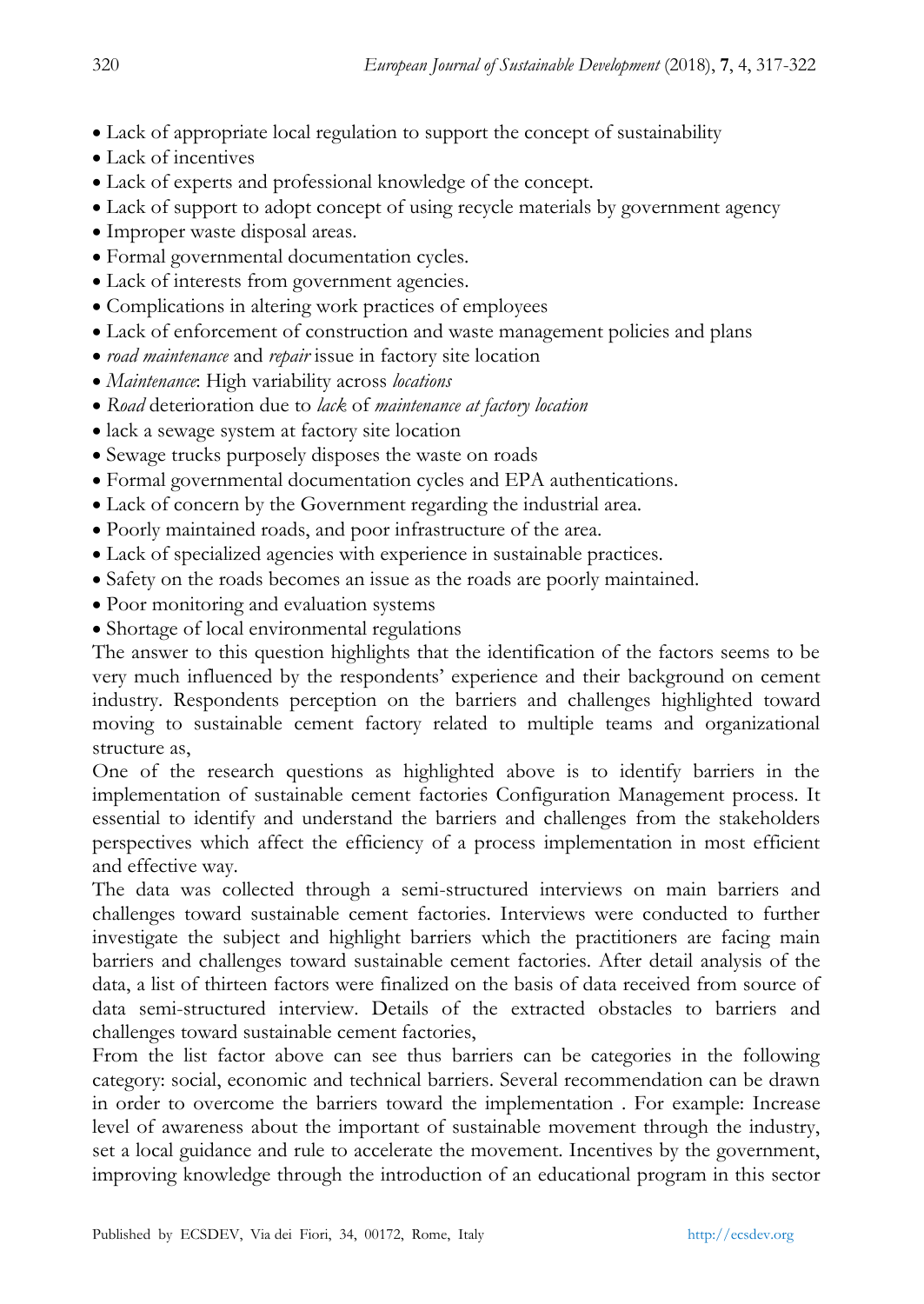would lead to more experienced consumers who demand more efficient construction projects from the companies with which they work, thus promoting sustainable practices. Support by the through educational institutions would be favorable for promote improvement of the awareness and knowledge of sustainable-construction practice among future construction professionals(Alsanad, 2015).

# **Conclusion**

Industrial is a main factor for the affluence of countries and an vital foundation of revolution and improvement. To ensure the competitiveness of manufacturing industry, factories have always needed to adapt to new challenges and trends, resulting in several changes of manufacturing paradigms over the last two centuries. Due to that, cement industry is one of the main industry have to improve the current production and move toward the sustainability. The factory of the future therefore responds to the identified challenges by addressing all three dimensions of sustainability, moving from today's rather economical focus towards ecological and social strategies. To achieve sustainability have to understand and reflect market perception through the concept. The cement industry is one of the most provocative industries due to its substantial environmental impacts. Additionally, this industry is an demanding consumer of energy, raw materials, high pollutant and fuels emitting industry. Annually nearby, 3.6 billion tons of cement is produced worldwide. Cement manufacturing is an energy intensive industrial process; besides the cement industry is one of the highest  $CO<sub>2</sub>$  producing industrial sectors.

The sustainable manufacturing movements offers numerous commercial and business opportunities to members of the cement industry. Nevertheless, these opportunities carry substantial challenges and barriers. It is consequently essential to understand and address the main challenges and barriers associated with implementing new sustainable cement manufacturing practices in order to succeed them and accelerate the expansion of sustainable manufacturing production and process. This paper is part of ongoing research aimed to identify and assess the extent of the utilization of efficient practice in the process of cement production in Kuwait and in turn produce new practice guidelines. This study is part of ongoing research aimed to identify and assess the extent of the utilization of efficient practice in the process of cement production in Kuwait and in turn produce new practice guidelines. Thus, the paper intended to understand and identify list of barriers challenges toward sustainable cement factories. The results indicated a list of thirteen barriers factors from perspectives of cement industry stakeholders, which can be categories as social, economic and technical barriers factors. Several recommendation can be drawn in order to overcome the challenges , such as : set policies and incentives to promote SC increase public awareness toward the concept of sustainability, government support, set rule and legislation, improve the current cement factories practices and develop sustainable model and guideline for cement industry stokehole's

Further research will be conduct in order to validate and evaluate the list of perceived of barriers been highlighted from cement industry stakeholders and develop sustainable cement manufacturing.